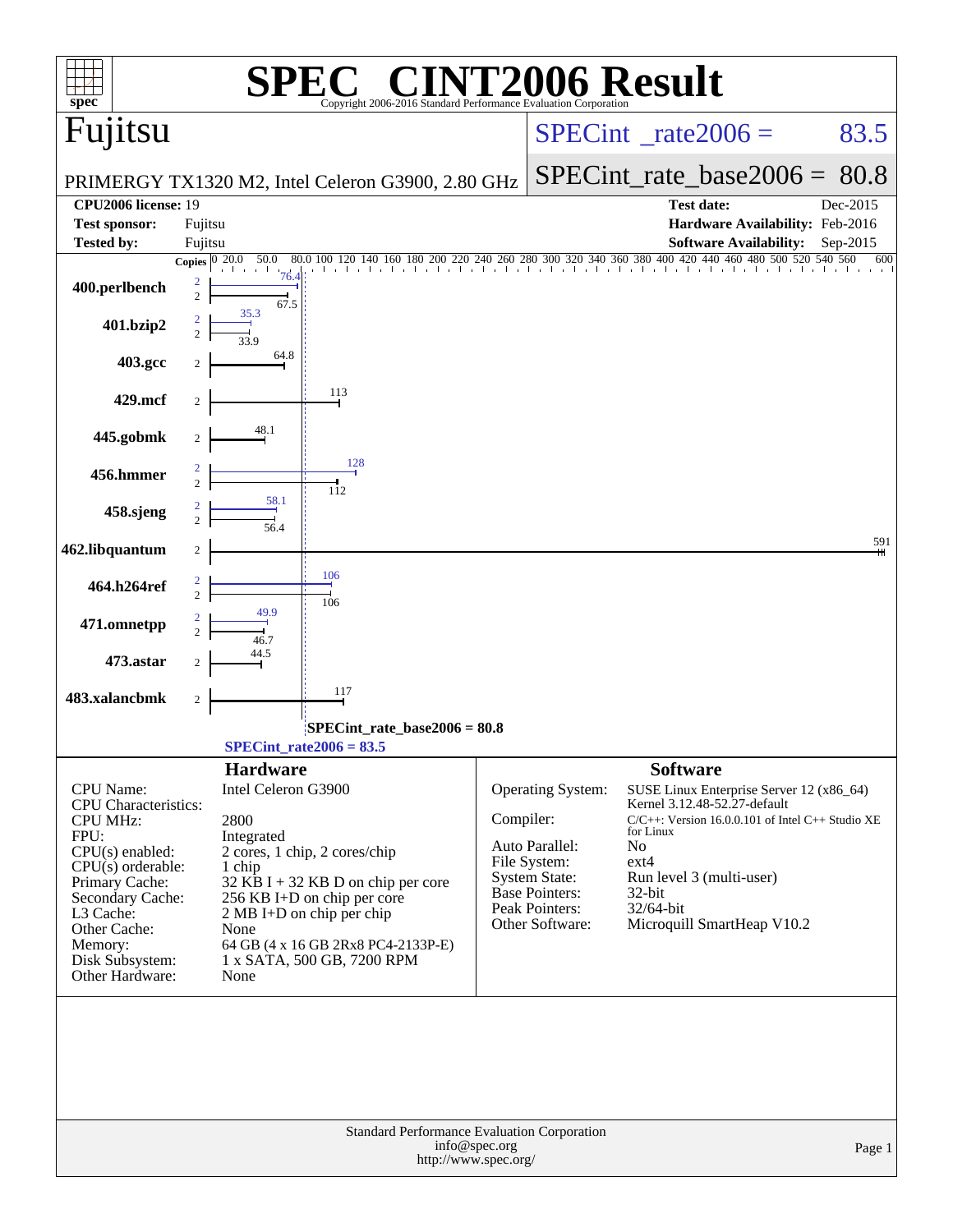

# **[SPEC CINT2006 Result](http://www.spec.org/auto/cpu2006/Docs/result-fields.html#SPECCINT2006Result)**

# Fujitsu

### SPECint rate  $2006 = 83.5$

PRIMERGY TX1320 M2, Intel Celeron G3900, 2.80 GHz

[SPECint\\_rate\\_base2006 =](http://www.spec.org/auto/cpu2006/Docs/result-fields.html#SPECintratebase2006) 80.8

**[CPU2006 license:](http://www.spec.org/auto/cpu2006/Docs/result-fields.html#CPU2006license)** 19 **[Test date:](http://www.spec.org/auto/cpu2006/Docs/result-fields.html#Testdate)** Dec-2015 **[Test sponsor:](http://www.spec.org/auto/cpu2006/Docs/result-fields.html#Testsponsor)** Fujitsu **[Hardware Availability:](http://www.spec.org/auto/cpu2006/Docs/result-fields.html#HardwareAvailability)** Feb-2016 **[Tested by:](http://www.spec.org/auto/cpu2006/Docs/result-fields.html#Testedby)** Fujitsu **[Software Availability:](http://www.spec.org/auto/cpu2006/Docs/result-fields.html#SoftwareAvailability)** Sep-2015

### **[Results Table](http://www.spec.org/auto/cpu2006/Docs/result-fields.html#ResultsTable)**

|                                                                                                          | <b>Base</b>    |                |       |                |       |                | <b>Peak</b> |                |                |              |                |              |                |              |
|----------------------------------------------------------------------------------------------------------|----------------|----------------|-------|----------------|-------|----------------|-------------|----------------|----------------|--------------|----------------|--------------|----------------|--------------|
| <b>Benchmark</b>                                                                                         | <b>Copies</b>  | <b>Seconds</b> | Ratio | <b>Seconds</b> | Ratio | <b>Seconds</b> | Ratio       | <b>Copies</b>  | <b>Seconds</b> | <b>Ratio</b> | <b>Seconds</b> | <b>Ratio</b> | <b>Seconds</b> | <b>Ratio</b> |
| 400.perlbench                                                                                            |                | 288            | 67.7  | 289            | 67.5  | 289            | 67.5        |                | 256            | 76.4         | 257            | 76.1         | 255            | 76.5         |
| 401.bzip2                                                                                                |                | 569            | 33.9  | 566            | 34.1  | 570            | 33.8        |                | 546            | 35.3         | 546            | 35.4         | 546            | 35.3         |
| $403.\mathrm{gcc}$                                                                                       | $\overline{c}$ | 248            | 64.8  | 250            | 64.5  | 247            | 65.3        | $\overline{2}$ | 248            | 64.8         | 250            | 64.5         | 247            | 65.3         |
| $429$ .mcf                                                                                               |                | 162            | 113   | 162            | 113   | 161            | 114         |                | <u>162</u>     | 113          | 162            | 113          | 161            | 114          |
| $445$ .gobmk                                                                                             |                | 438            | 48.0  | 436            | 48.1  | 436            | 48.1        | ◠              | 438            | 48.0         | 436            | 48.1         | 436            | 48.1         |
| 456.hmmer                                                                                                |                | 166            | 112   | 169            | 110   | 167            | 112         | $\overline{2}$ | 146            | 127          | 146            | 128          | 146            | 128          |
| $458$ .sjeng                                                                                             | $\overline{c}$ | 429            | 56.3  | 429            | 56.4  | 429            | 56.4        | $\overline{2}$ | 416            | 58.1         | 418            | 57.9         | 416            | 58.2         |
| 462.libquantum                                                                                           |                | 70.6           | 587   | 69.9           | 593   | 70.2           | 591         |                | 70.6           | 587          | 69.9           | 593          | 70.2           | 591          |
| 464.h264ref                                                                                              | $\overline{c}$ | 418            | 106   | 418            | 106   | 418            | 106         | $\overline{2}$ | 417            | 106          | 417            | 106          | 416            | 106          |
| 471.omnetpp                                                                                              |                | 266            | 47.0  | 268            | 46.7  | 269            | 46.6        | $\overline{2}$ | 250            | 50.0         | 250            | 49.9         | 250            | 49.9         |
| 473.astar                                                                                                | C              | 315            | 44.5  | 316            | 44.4  | 313            | 44.9        | <sub>2</sub>   | 315            | 44.5         | 316            | 44.4         | 313            | 44.9         |
| 483.xalancbmk                                                                                            | $\overline{2}$ | 119            | 116   | 118            | 117   | 118            | 117         | $\overline{2}$ | 119            | 116          | 118            | 117          | 118            | 117          |
| Results appear in the order in which they were run. Bold underlined text indicates a median measurement. |                |                |       |                |       |                |             |                |                |              |                |              |                |              |

### **[Submit Notes](http://www.spec.org/auto/cpu2006/Docs/result-fields.html#SubmitNotes)**

 The taskset mechanism was used to bind copies to processors. The config file option 'submit' was used to generate taskset commands to bind each copy to a specific processor. For details, please see the config file.

### **[Operating System Notes](http://www.spec.org/auto/cpu2006/Docs/result-fields.html#OperatingSystemNotes)**

Stack size set to unlimited using "ulimit -s unlimited"

### **[Platform Notes](http://www.spec.org/auto/cpu2006/Docs/result-fields.html#PlatformNotes)**

Standard Performance Evaluation Corporation BIOS configuration: Sysinfo program /home/SPECcpu2006/config/sysinfo.rev6914 \$Rev: 6914 \$ \$Date:: 2014-06-25 #\$ e3fbb8667b5a285932ceab81e28219e1 running on TX1320M2 Thu Dec 3 13:28:54 2015 This section contains SUT (System Under Test) info as seen by some common utilities. To remove or add to this section, see: <http://www.spec.org/cpu2006/Docs/config.html#sysinfo> From /proc/cpuinfo model name : Intel(R) Celeron(R) CPU G3900 @ 2.80GHz 1 "physical id"s (chips) 2 "processors" cores, siblings (Caution: counting these is hw and system dependent. The following excerpts from /proc/cpuinfo might not be reliable. Use with caution.) cpu cores : 2 Continued on next page

> [info@spec.org](mailto:info@spec.org) <http://www.spec.org/>

Page 2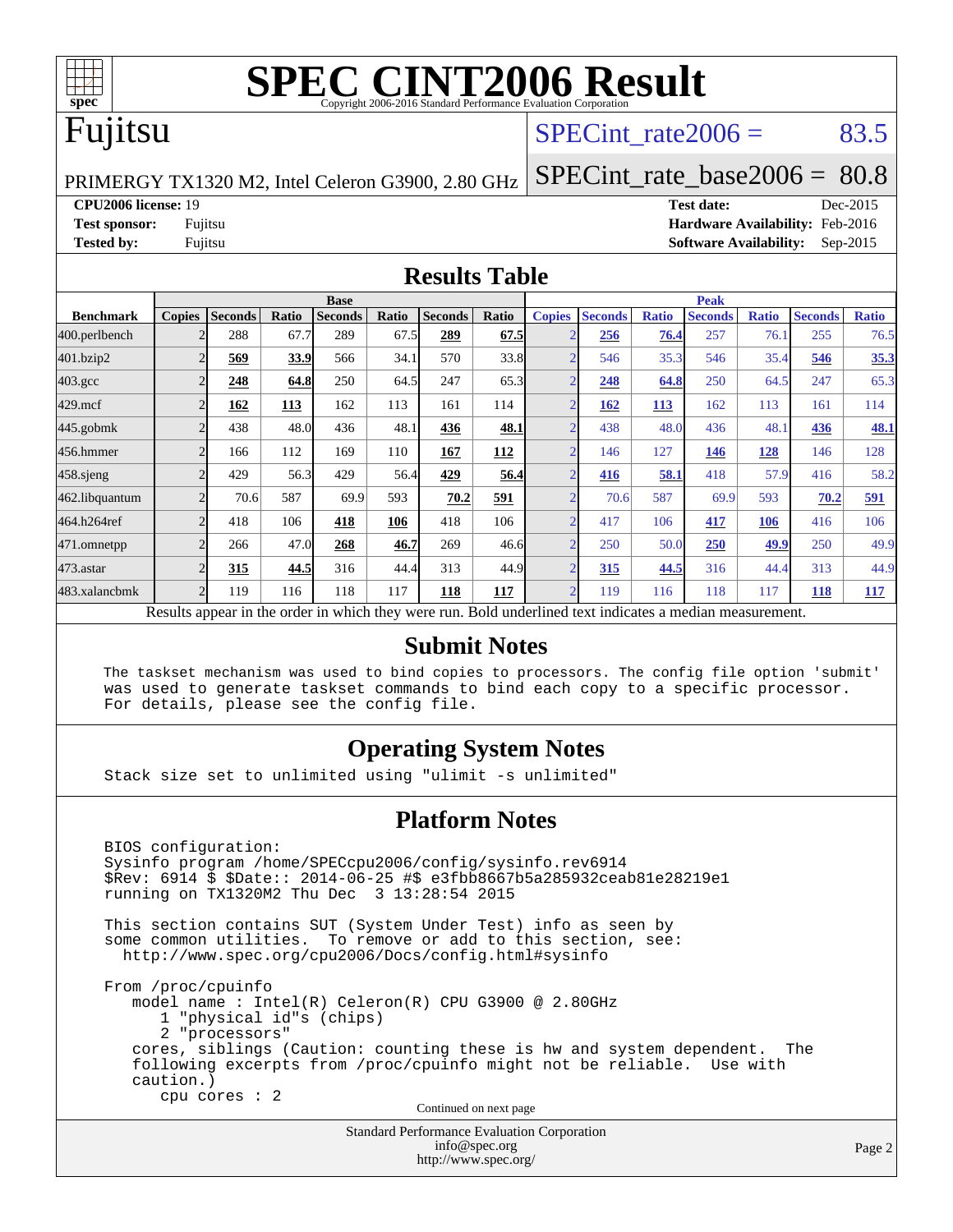

### **[SPEC CINT2006 Result](http://www.spec.org/auto/cpu2006/Docs/result-fields.html#SPECCINT2006Result)** Copyright 2006-2016 Standard Performance Evaluation Corporation

Fujitsu

SPECint rate  $2006 = 83.5$ 

PRIMERGY TX1320 M2, Intel Celeron G3900, 2.80 GHz [SPECint\\_rate\\_base2006 =](http://www.spec.org/auto/cpu2006/Docs/result-fields.html#SPECintratebase2006) 80.8

**[CPU2006 license:](http://www.spec.org/auto/cpu2006/Docs/result-fields.html#CPU2006license)** 19 **[Test date:](http://www.spec.org/auto/cpu2006/Docs/result-fields.html#Testdate)** Dec-2015 **[Test sponsor:](http://www.spec.org/auto/cpu2006/Docs/result-fields.html#Testsponsor)** Fujitsu **[Hardware Availability:](http://www.spec.org/auto/cpu2006/Docs/result-fields.html#HardwareAvailability)** Feb-2016 **[Tested by:](http://www.spec.org/auto/cpu2006/Docs/result-fields.html#Testedby)** Fujitsu **[Software Availability:](http://www.spec.org/auto/cpu2006/Docs/result-fields.html#SoftwareAvailability)** Sep-2015

### **[Platform Notes \(Continued\)](http://www.spec.org/auto/cpu2006/Docs/result-fields.html#PlatformNotes)**

 siblings : 2 physical 0: cores 0 1 cache size : 2048 KB From /proc/meminfo<br>MemTotal: 65906892 kB HugePages\_Total: 0<br>Hugepagesize: 2048 kB Hugepagesize: /usr/bin/lsb\_release -d SUSE Linux Enterprise Server 12 From /etc/\*release\* /etc/\*version\* SuSE-release: SUSE Linux Enterprise Server 12 (x86\_64) VERSION = 12 PATCHLEVEL = 0 # This file is deprecated and will be removed in a future service pack or release. # Please check /etc/os-release for details about this release. os-release: NAME="SLES" VERSION="12" VERSION\_ID="12" PRETTY NAME="SUSE Linux Enterprise Server 12" ID="sles" ANSI\_COLOR="0;32" CPE\_NAME="cpe:/o:suse:sles:12" uname -a: Linux TX1320M2 3.12.48-52.27-default #1 SMP Mon Oct 5 10:08:10 UTC 2015 (314f0e3) x86\_64 x86\_64 x86\_64 GNU/Linux run-level 5 Dec 3 13:22 SPEC is set to: /home/SPECcpu2006 Filesystem Type Size Used Avail Use% Mounted on<br>/dev/sda3 xfs 1.6T 3.9G 1.6T 1% /home 3.9G 1.6T Additional information from dmidecode: Warning: Use caution when you interpret this section. The 'dmidecode' program reads system data which is "intended to allow hardware to be accurately determined", but the intent may not be met, as there are frequent changes to hardware, firmware, and the "DMTF SMBIOS" standard. BIOS FUJITSU // American Megatrends Inc. V5.0.0.11 R1.1.0 for D3373-A1x 10/30/2015 Memory: 4x SK Hynix HMA82GU7MFR8N-TF 16 GB 2 rank 2133 MHz (End of data from sysinfo program)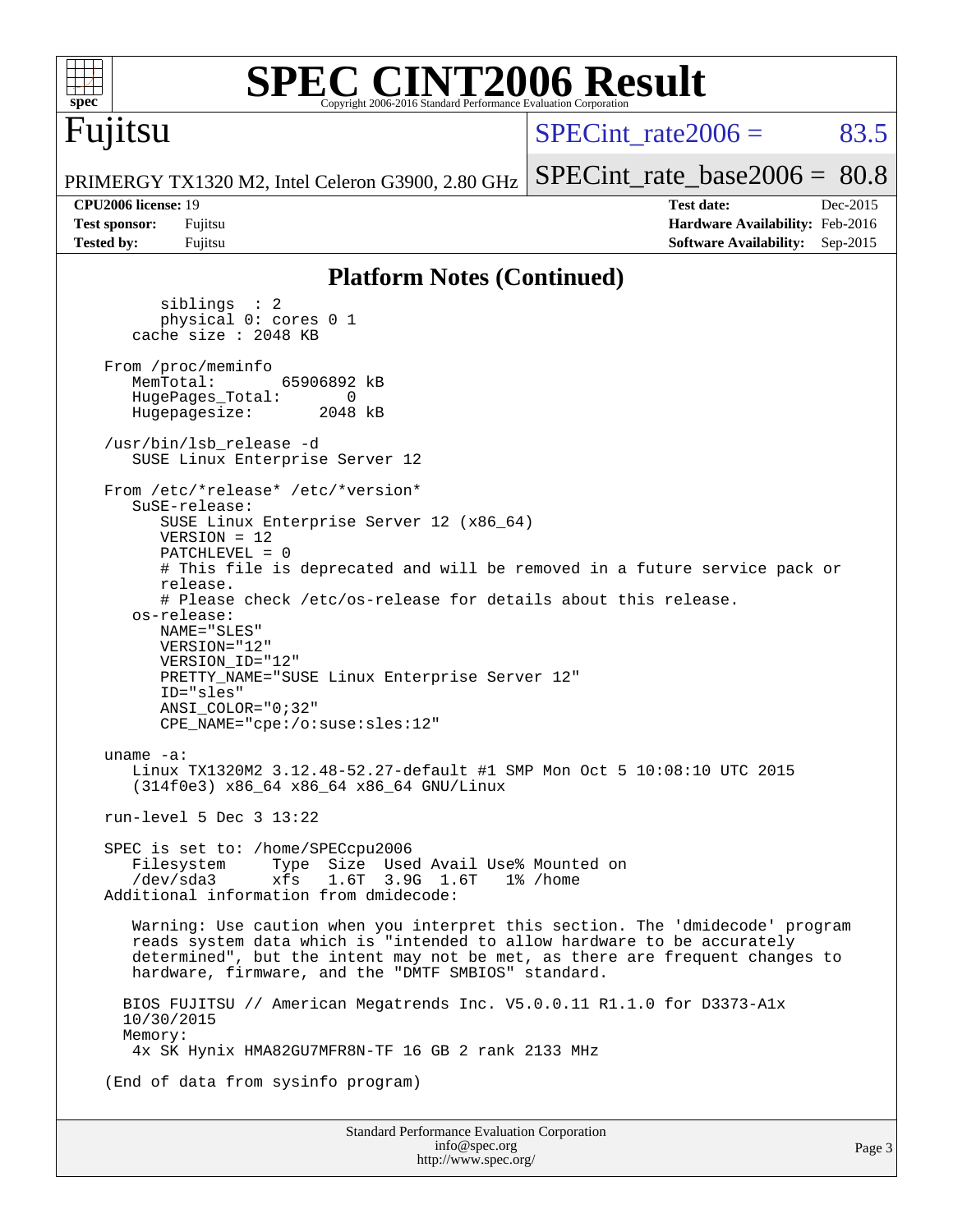

# **[SPEC CINT2006 Result](http://www.spec.org/auto/cpu2006/Docs/result-fields.html#SPECCINT2006Result)**

# Fujitsu

SPECint rate $2006 = 83.5$ 

PRIMERGY TX1320 M2, Intel Celeron G3900, 2.80 GHz

**[Test sponsor:](http://www.spec.org/auto/cpu2006/Docs/result-fields.html#Testsponsor)** Fujitsu **[Hardware Availability:](http://www.spec.org/auto/cpu2006/Docs/result-fields.html#HardwareAvailability)** Feb-2016 **[Tested by:](http://www.spec.org/auto/cpu2006/Docs/result-fields.html#Testedby)** Fujitsu **[Software Availability:](http://www.spec.org/auto/cpu2006/Docs/result-fields.html#SoftwareAvailability)** Sep-2015

[SPECint\\_rate\\_base2006 =](http://www.spec.org/auto/cpu2006/Docs/result-fields.html#SPECintratebase2006) 80.8 **[CPU2006 license:](http://www.spec.org/auto/cpu2006/Docs/result-fields.html#CPU2006license)** 19 **[Test date:](http://www.spec.org/auto/cpu2006/Docs/result-fields.html#Testdate)** Dec-2015

### **[General Notes](http://www.spec.org/auto/cpu2006/Docs/result-fields.html#GeneralNotes)**

Environment variables set by runspec before the start of the run: LD\_LIBRARY\_PATH = "/home/SPECcpu2006/libs/32:/home/SPECcpu2006/libs/64:/home/SPECcpu2006/sh"

 Binaries compiled on a system with 1x Intel Core i5-4670K CPU + 32GB memory using RedHat EL 7.1 Transparent Huge Pages enabled with: echo always > /sys/kernel/mm/transparent\_hugepage/enabled

For information about Fujitsu please visit: <http://www.fujitsu.com>

## **[Base Compiler Invocation](http://www.spec.org/auto/cpu2006/Docs/result-fields.html#BaseCompilerInvocation)**

#### [C benchmarks](http://www.spec.org/auto/cpu2006/Docs/result-fields.html#Cbenchmarks):

[icc -m32 -L/opt/intel/compilers\\_and\\_libraries\\_2016/linux/compiler/lib/ia32\\_lin](http://www.spec.org/cpu2006/results/res2016q1/cpu2006-20160111-38695.flags.html#user_CCbase_intel_icc_e10256ba5924b668798078a321b0cb3f)

#### [C++ benchmarks:](http://www.spec.org/auto/cpu2006/Docs/result-fields.html#CXXbenchmarks)

[icpc -m32 -L/opt/intel/compilers\\_and\\_libraries\\_2016/linux/compiler/lib/ia32\\_lin](http://www.spec.org/cpu2006/results/res2016q1/cpu2006-20160111-38695.flags.html#user_CXXbase_intel_icpc_b4f50a394bdb4597aa5879c16bc3f5c5)

### **[Base Portability Flags](http://www.spec.org/auto/cpu2006/Docs/result-fields.html#BasePortabilityFlags)**

 400.perlbench: [-D\\_FILE\\_OFFSET\\_BITS=64](http://www.spec.org/cpu2006/results/res2016q1/cpu2006-20160111-38695.flags.html#user_basePORTABILITY400_perlbench_file_offset_bits_64_438cf9856305ebd76870a2c6dc2689ab) [-DSPEC\\_CPU\\_LINUX\\_IA32](http://www.spec.org/cpu2006/results/res2016q1/cpu2006-20160111-38695.flags.html#b400.perlbench_baseCPORTABILITY_DSPEC_CPU_LINUX_IA32) 401.bzip2: [-D\\_FILE\\_OFFSET\\_BITS=64](http://www.spec.org/cpu2006/results/res2016q1/cpu2006-20160111-38695.flags.html#user_basePORTABILITY401_bzip2_file_offset_bits_64_438cf9856305ebd76870a2c6dc2689ab) 403.gcc: [-D\\_FILE\\_OFFSET\\_BITS=64](http://www.spec.org/cpu2006/results/res2016q1/cpu2006-20160111-38695.flags.html#user_basePORTABILITY403_gcc_file_offset_bits_64_438cf9856305ebd76870a2c6dc2689ab) 429.mcf: [-D\\_FILE\\_OFFSET\\_BITS=64](http://www.spec.org/cpu2006/results/res2016q1/cpu2006-20160111-38695.flags.html#user_basePORTABILITY429_mcf_file_offset_bits_64_438cf9856305ebd76870a2c6dc2689ab) 445.gobmk: [-D\\_FILE\\_OFFSET\\_BITS=64](http://www.spec.org/cpu2006/results/res2016q1/cpu2006-20160111-38695.flags.html#user_basePORTABILITY445_gobmk_file_offset_bits_64_438cf9856305ebd76870a2c6dc2689ab) 456.hmmer: [-D\\_FILE\\_OFFSET\\_BITS=64](http://www.spec.org/cpu2006/results/res2016q1/cpu2006-20160111-38695.flags.html#user_basePORTABILITY456_hmmer_file_offset_bits_64_438cf9856305ebd76870a2c6dc2689ab) 458.sjeng: [-D\\_FILE\\_OFFSET\\_BITS=64](http://www.spec.org/cpu2006/results/res2016q1/cpu2006-20160111-38695.flags.html#user_basePORTABILITY458_sjeng_file_offset_bits_64_438cf9856305ebd76870a2c6dc2689ab) 462.libquantum: [-D\\_FILE\\_OFFSET\\_BITS=64](http://www.spec.org/cpu2006/results/res2016q1/cpu2006-20160111-38695.flags.html#user_basePORTABILITY462_libquantum_file_offset_bits_64_438cf9856305ebd76870a2c6dc2689ab) [-DSPEC\\_CPU\\_LINUX](http://www.spec.org/cpu2006/results/res2016q1/cpu2006-20160111-38695.flags.html#b462.libquantum_baseCPORTABILITY_DSPEC_CPU_LINUX) 464.h264ref: [-D\\_FILE\\_OFFSET\\_BITS=64](http://www.spec.org/cpu2006/results/res2016q1/cpu2006-20160111-38695.flags.html#user_basePORTABILITY464_h264ref_file_offset_bits_64_438cf9856305ebd76870a2c6dc2689ab) 471.omnetpp: [-D\\_FILE\\_OFFSET\\_BITS=64](http://www.spec.org/cpu2006/results/res2016q1/cpu2006-20160111-38695.flags.html#user_basePORTABILITY471_omnetpp_file_offset_bits_64_438cf9856305ebd76870a2c6dc2689ab) 473.astar: [-D\\_FILE\\_OFFSET\\_BITS=64](http://www.spec.org/cpu2006/results/res2016q1/cpu2006-20160111-38695.flags.html#user_basePORTABILITY473_astar_file_offset_bits_64_438cf9856305ebd76870a2c6dc2689ab) 483.xalancbmk: [-D\\_FILE\\_OFFSET\\_BITS=64](http://www.spec.org/cpu2006/results/res2016q1/cpu2006-20160111-38695.flags.html#user_basePORTABILITY483_xalancbmk_file_offset_bits_64_438cf9856305ebd76870a2c6dc2689ab) [-DSPEC\\_CPU\\_LINUX](http://www.spec.org/cpu2006/results/res2016q1/cpu2006-20160111-38695.flags.html#b483.xalancbmk_baseCXXPORTABILITY_DSPEC_CPU_LINUX)

### **[Base Optimization Flags](http://www.spec.org/auto/cpu2006/Docs/result-fields.html#BaseOptimizationFlags)**

[C benchmarks](http://www.spec.org/auto/cpu2006/Docs/result-fields.html#Cbenchmarks):

[-xSSE4.2](http://www.spec.org/cpu2006/results/res2016q1/cpu2006-20160111-38695.flags.html#user_CCbase_f-xSSE42_f91528193cf0b216347adb8b939d4107) [-ipo](http://www.spec.org/cpu2006/results/res2016q1/cpu2006-20160111-38695.flags.html#user_CCbase_f-ipo) [-O3](http://www.spec.org/cpu2006/results/res2016q1/cpu2006-20160111-38695.flags.html#user_CCbase_f-O3) [-no-prec-div](http://www.spec.org/cpu2006/results/res2016q1/cpu2006-20160111-38695.flags.html#user_CCbase_f-no-prec-div) [-opt-prefetch](http://www.spec.org/cpu2006/results/res2016q1/cpu2006-20160111-38695.flags.html#user_CCbase_f-opt-prefetch) [-opt-mem-layout-trans=3](http://www.spec.org/cpu2006/results/res2016q1/cpu2006-20160111-38695.flags.html#user_CCbase_f-opt-mem-layout-trans_a7b82ad4bd7abf52556d4961a2ae94d5)

[C++ benchmarks:](http://www.spec.org/auto/cpu2006/Docs/result-fields.html#CXXbenchmarks)

[-xSSE4.2](http://www.spec.org/cpu2006/results/res2016q1/cpu2006-20160111-38695.flags.html#user_CXXbase_f-xSSE42_f91528193cf0b216347adb8b939d4107) [-ipo](http://www.spec.org/cpu2006/results/res2016q1/cpu2006-20160111-38695.flags.html#user_CXXbase_f-ipo) [-O3](http://www.spec.org/cpu2006/results/res2016q1/cpu2006-20160111-38695.flags.html#user_CXXbase_f-O3) [-no-prec-div](http://www.spec.org/cpu2006/results/res2016q1/cpu2006-20160111-38695.flags.html#user_CXXbase_f-no-prec-div) [-opt-prefetch](http://www.spec.org/cpu2006/results/res2016q1/cpu2006-20160111-38695.flags.html#user_CXXbase_f-opt-prefetch) [-opt-mem-layout-trans=3](http://www.spec.org/cpu2006/results/res2016q1/cpu2006-20160111-38695.flags.html#user_CXXbase_f-opt-mem-layout-trans_a7b82ad4bd7abf52556d4961a2ae94d5) [-Wl,-z,muldefs](http://www.spec.org/cpu2006/results/res2016q1/cpu2006-20160111-38695.flags.html#user_CXXbase_link_force_multiple1_74079c344b956b9658436fd1b6dd3a8a) [-L/sh -lsmartheap](http://www.spec.org/cpu2006/results/res2016q1/cpu2006-20160111-38695.flags.html#user_CXXbase_SmartHeap_32f6c82aa1ed9c52345d30cf6e4a0499)

| <b>Standard Performance Evaluation Corporation</b> |
|----------------------------------------------------|
| info@spec.org                                      |
| http://www.spec.org/                               |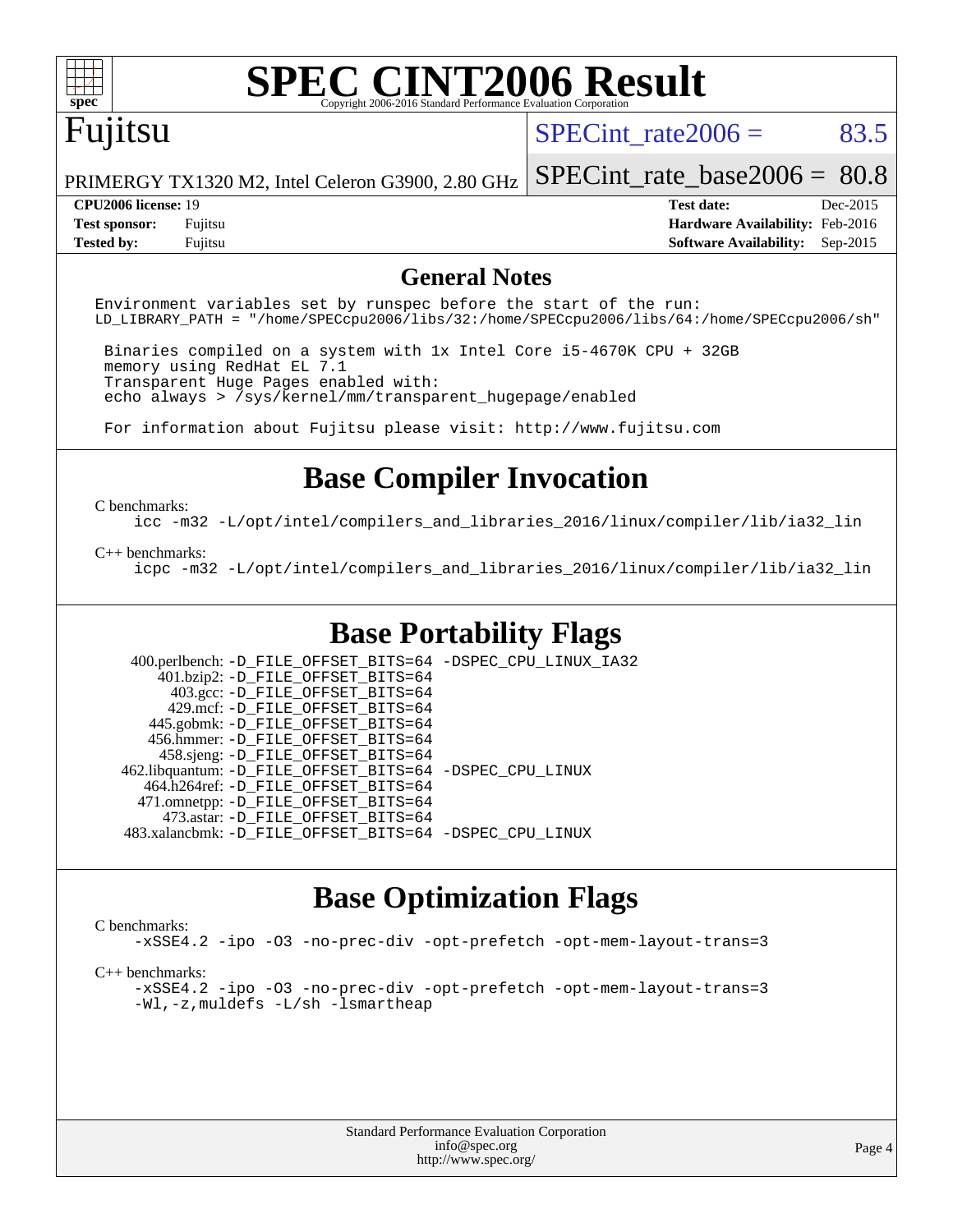# **[SPEC CINT2006 Result](http://www.spec.org/auto/cpu2006/Docs/result-fields.html#SPECCINT2006Result)**

# Fujitsu

SPECint rate  $2006 = 83.5$ 

PRIMERGY TX1320 M2, Intel Celeron G3900, 2.80 GHz [SPECint\\_rate\\_base2006 =](http://www.spec.org/auto/cpu2006/Docs/result-fields.html#SPECintratebase2006) 80.8

**[CPU2006 license:](http://www.spec.org/auto/cpu2006/Docs/result-fields.html#CPU2006license)** 19 **[Test date:](http://www.spec.org/auto/cpu2006/Docs/result-fields.html#Testdate)** Dec-2015 **[Test sponsor:](http://www.spec.org/auto/cpu2006/Docs/result-fields.html#Testsponsor)** Fujitsu **[Hardware Availability:](http://www.spec.org/auto/cpu2006/Docs/result-fields.html#HardwareAvailability)** Feb-2016 **[Tested by:](http://www.spec.org/auto/cpu2006/Docs/result-fields.html#Testedby)** Fujitsu **[Software Availability:](http://www.spec.org/auto/cpu2006/Docs/result-fields.html#SoftwareAvailability)** Sep-2015

## **[Base Other Flags](http://www.spec.org/auto/cpu2006/Docs/result-fields.html#BaseOtherFlags)**

[C benchmarks](http://www.spec.org/auto/cpu2006/Docs/result-fields.html#Cbenchmarks):

403.gcc: [-Dalloca=\\_alloca](http://www.spec.org/cpu2006/results/res2016q1/cpu2006-20160111-38695.flags.html#b403.gcc_baseEXTRA_CFLAGS_Dalloca_be3056838c12de2578596ca5467af7f3)

**[Peak Compiler Invocation](http://www.spec.org/auto/cpu2006/Docs/result-fields.html#PeakCompilerInvocation)**

[C benchmarks \(except as noted below\)](http://www.spec.org/auto/cpu2006/Docs/result-fields.html#Cbenchmarksexceptasnotedbelow):

[icc -m32 -L/opt/intel/compilers\\_and\\_libraries\\_2016/linux/compiler/lib/ia32\\_lin](http://www.spec.org/cpu2006/results/res2016q1/cpu2006-20160111-38695.flags.html#user_CCpeak_intel_icc_e10256ba5924b668798078a321b0cb3f)

400.perlbench: [icc -m64](http://www.spec.org/cpu2006/results/res2016q1/cpu2006-20160111-38695.flags.html#user_peakCCLD400_perlbench_intel_icc_64bit_bda6cc9af1fdbb0edc3795bac97ada53)

401.bzip2: [icc -m64](http://www.spec.org/cpu2006/results/res2016q1/cpu2006-20160111-38695.flags.html#user_peakCCLD401_bzip2_intel_icc_64bit_bda6cc9af1fdbb0edc3795bac97ada53)

456.hmmer: [icc -m64](http://www.spec.org/cpu2006/results/res2016q1/cpu2006-20160111-38695.flags.html#user_peakCCLD456_hmmer_intel_icc_64bit_bda6cc9af1fdbb0edc3795bac97ada53)

458.sjeng: [icc -m64](http://www.spec.org/cpu2006/results/res2016q1/cpu2006-20160111-38695.flags.html#user_peakCCLD458_sjeng_intel_icc_64bit_bda6cc9af1fdbb0edc3795bac97ada53)

[C++ benchmarks:](http://www.spec.org/auto/cpu2006/Docs/result-fields.html#CXXbenchmarks)

[icpc -m32 -L/opt/intel/compilers\\_and\\_libraries\\_2016/linux/compiler/lib/ia32\\_lin](http://www.spec.org/cpu2006/results/res2016q1/cpu2006-20160111-38695.flags.html#user_CXXpeak_intel_icpc_b4f50a394bdb4597aa5879c16bc3f5c5)

## **[Peak Portability Flags](http://www.spec.org/auto/cpu2006/Docs/result-fields.html#PeakPortabilityFlags)**

 400.perlbench: [-D\\_FILE\\_OFFSET\\_BITS=64](http://www.spec.org/cpu2006/results/res2016q1/cpu2006-20160111-38695.flags.html#user_peakPORTABILITY400_perlbench_file_offset_bits_64_438cf9856305ebd76870a2c6dc2689ab) [-DSPEC\\_CPU\\_LP64](http://www.spec.org/cpu2006/results/res2016q1/cpu2006-20160111-38695.flags.html#b400.perlbench_peakCPORTABILITY_DSPEC_CPU_LP64) [-DSPEC\\_CPU\\_LINUX\\_X64](http://www.spec.org/cpu2006/results/res2016q1/cpu2006-20160111-38695.flags.html#b400.perlbench_peakCPORTABILITY_DSPEC_CPU_LINUX_X64) 401.bzip2: [-D\\_FILE\\_OFFSET\\_BITS=64](http://www.spec.org/cpu2006/results/res2016q1/cpu2006-20160111-38695.flags.html#user_peakPORTABILITY401_bzip2_file_offset_bits_64_438cf9856305ebd76870a2c6dc2689ab) [-DSPEC\\_CPU\\_LP64](http://www.spec.org/cpu2006/results/res2016q1/cpu2006-20160111-38695.flags.html#suite_peakCPORTABILITY401_bzip2_DSPEC_CPU_LP64) 403.gcc: [-D\\_FILE\\_OFFSET\\_BITS=64](http://www.spec.org/cpu2006/results/res2016q1/cpu2006-20160111-38695.flags.html#user_peakPORTABILITY403_gcc_file_offset_bits_64_438cf9856305ebd76870a2c6dc2689ab) 429.mcf: [-D\\_FILE\\_OFFSET\\_BITS=64](http://www.spec.org/cpu2006/results/res2016q1/cpu2006-20160111-38695.flags.html#user_peakPORTABILITY429_mcf_file_offset_bits_64_438cf9856305ebd76870a2c6dc2689ab) 445.gobmk: [-D\\_FILE\\_OFFSET\\_BITS=64](http://www.spec.org/cpu2006/results/res2016q1/cpu2006-20160111-38695.flags.html#user_peakPORTABILITY445_gobmk_file_offset_bits_64_438cf9856305ebd76870a2c6dc2689ab) 456.hmmer: [-D\\_FILE\\_OFFSET\\_BITS=64](http://www.spec.org/cpu2006/results/res2016q1/cpu2006-20160111-38695.flags.html#user_peakPORTABILITY456_hmmer_file_offset_bits_64_438cf9856305ebd76870a2c6dc2689ab) [-DSPEC\\_CPU\\_LP64](http://www.spec.org/cpu2006/results/res2016q1/cpu2006-20160111-38695.flags.html#suite_peakCPORTABILITY456_hmmer_DSPEC_CPU_LP64) 458.sjeng: [-D\\_FILE\\_OFFSET\\_BITS=64](http://www.spec.org/cpu2006/results/res2016q1/cpu2006-20160111-38695.flags.html#user_peakPORTABILITY458_sjeng_file_offset_bits_64_438cf9856305ebd76870a2c6dc2689ab) [-DSPEC\\_CPU\\_LP64](http://www.spec.org/cpu2006/results/res2016q1/cpu2006-20160111-38695.flags.html#suite_peakCPORTABILITY458_sjeng_DSPEC_CPU_LP64) 462.libquantum: [-D\\_FILE\\_OFFSET\\_BITS=64](http://www.spec.org/cpu2006/results/res2016q1/cpu2006-20160111-38695.flags.html#user_peakPORTABILITY462_libquantum_file_offset_bits_64_438cf9856305ebd76870a2c6dc2689ab) [-DSPEC\\_CPU\\_LINUX](http://www.spec.org/cpu2006/results/res2016q1/cpu2006-20160111-38695.flags.html#b462.libquantum_peakCPORTABILITY_DSPEC_CPU_LINUX) 464.h264ref: [-D\\_FILE\\_OFFSET\\_BITS=64](http://www.spec.org/cpu2006/results/res2016q1/cpu2006-20160111-38695.flags.html#user_peakPORTABILITY464_h264ref_file_offset_bits_64_438cf9856305ebd76870a2c6dc2689ab) 471.omnetpp: [-D\\_FILE\\_OFFSET\\_BITS=64](http://www.spec.org/cpu2006/results/res2016q1/cpu2006-20160111-38695.flags.html#user_peakPORTABILITY471_omnetpp_file_offset_bits_64_438cf9856305ebd76870a2c6dc2689ab) 473.astar: [-D\\_FILE\\_OFFSET\\_BITS=64](http://www.spec.org/cpu2006/results/res2016q1/cpu2006-20160111-38695.flags.html#user_peakPORTABILITY473_astar_file_offset_bits_64_438cf9856305ebd76870a2c6dc2689ab) 483.xalancbmk: [-D\\_FILE\\_OFFSET\\_BITS=64](http://www.spec.org/cpu2006/results/res2016q1/cpu2006-20160111-38695.flags.html#user_peakPORTABILITY483_xalancbmk_file_offset_bits_64_438cf9856305ebd76870a2c6dc2689ab) [-DSPEC\\_CPU\\_LINUX](http://www.spec.org/cpu2006/results/res2016q1/cpu2006-20160111-38695.flags.html#b483.xalancbmk_peakCXXPORTABILITY_DSPEC_CPU_LINUX)

# **[Peak Optimization Flags](http://www.spec.org/auto/cpu2006/Docs/result-fields.html#PeakOptimizationFlags)**

[C benchmarks](http://www.spec.org/auto/cpu2006/Docs/result-fields.html#Cbenchmarks):

 400.perlbench: [-xSSE4.2](http://www.spec.org/cpu2006/results/res2016q1/cpu2006-20160111-38695.flags.html#user_peakPASS2_CFLAGSPASS2_LDCFLAGS400_perlbench_f-xSSE42_f91528193cf0b216347adb8b939d4107)(pass 2) [-prof-gen:threadsafe](http://www.spec.org/cpu2006/results/res2016q1/cpu2006-20160111-38695.flags.html#user_peakPASS1_CFLAGSPASS1_LDCFLAGS400_perlbench_prof_gen_21a26eb79f378b550acd7bec9fe4467a)(pass 1) [-ipo](http://www.spec.org/cpu2006/results/res2016q1/cpu2006-20160111-38695.flags.html#user_peakPASS2_CFLAGSPASS2_LDCFLAGS400_perlbench_f-ipo)(pass 2) [-O3](http://www.spec.org/cpu2006/results/res2016q1/cpu2006-20160111-38695.flags.html#user_peakPASS2_CFLAGSPASS2_LDCFLAGS400_perlbench_f-O3)(pass 2) [-no-prec-div](http://www.spec.org/cpu2006/results/res2016q1/cpu2006-20160111-38695.flags.html#user_peakPASS2_CFLAGSPASS2_LDCFLAGS400_perlbench_f-no-prec-div)(pass 2) [-par-num-threads=1](http://www.spec.org/cpu2006/results/res2016q1/cpu2006-20160111-38695.flags.html#user_peakPASS1_CFLAGSPASS1_LDCFLAGS400_perlbench_par_num_threads_786a6ff141b4e9e90432e998842df6c2)(pass 1) [-prof-use](http://www.spec.org/cpu2006/results/res2016q1/cpu2006-20160111-38695.flags.html#user_peakPASS2_CFLAGSPASS2_LDCFLAGS400_perlbench_prof_use_bccf7792157ff70d64e32fe3e1250b55)(pass 2) [-auto-ilp32](http://www.spec.org/cpu2006/results/res2016q1/cpu2006-20160111-38695.flags.html#user_peakCOPTIMIZE400_perlbench_f-auto-ilp32)

Continued on next page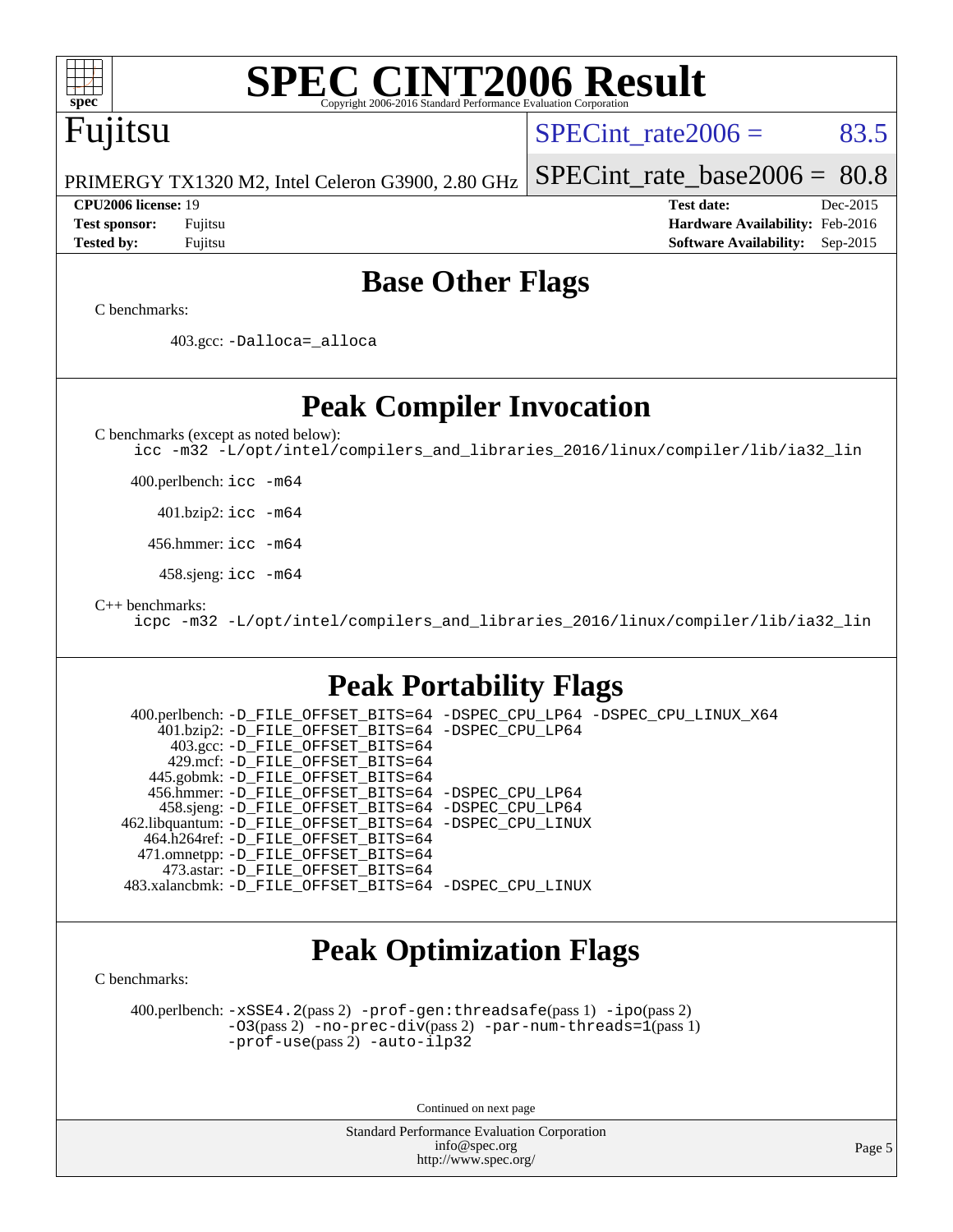

Fujitsu

### **[SPEC CINT2006 Result](http://www.spec.org/auto/cpu2006/Docs/result-fields.html#SPECCINT2006Result)** Copyright 2006-2016 Standard Performance Evaluation C

SPECint rate  $2006 = 83.5$ 

PRIMERGY TX1320 M2, Intel Celeron G3900, 2.80 GHz

[SPECint\\_rate\\_base2006 =](http://www.spec.org/auto/cpu2006/Docs/result-fields.html#SPECintratebase2006) 80.8

**[Tested by:](http://www.spec.org/auto/cpu2006/Docs/result-fields.html#Testedby)** Fujitsu **[Software Availability:](http://www.spec.org/auto/cpu2006/Docs/result-fields.html#SoftwareAvailability)** Sep-2015

**[CPU2006 license:](http://www.spec.org/auto/cpu2006/Docs/result-fields.html#CPU2006license)** 19 **[Test date:](http://www.spec.org/auto/cpu2006/Docs/result-fields.html#Testdate)** Dec-2015 **[Test sponsor:](http://www.spec.org/auto/cpu2006/Docs/result-fields.html#Testsponsor)** Fujitsu **[Hardware Availability:](http://www.spec.org/auto/cpu2006/Docs/result-fields.html#HardwareAvailability)** Feb-2016

# **[Peak Optimization Flags \(Continued\)](http://www.spec.org/auto/cpu2006/Docs/result-fields.html#PeakOptimizationFlags)**

```
 401.bzip2: -xSSE4.2(pass 2) -prof-gen:threadsafe(pass 1) -ipo(pass 2)
                -O3(pass 2) -no-prec-div(pass 2) -par-num-threads=1(pass 1)
                -prof-use(pass 2) -opt-prefetch -auto-ilp32 -ansi-alias
         403.\text{gcc: basepeak} = yes
         429.mcf: basepeak = yes
      445.gobmk: basepeak = yes
       456.hmmer: -xSSE4.2 -ipo -O3 -no-prec-div -unroll2 -auto-ilp32
        458.sjeng: -xSSE4.2(pass 2) -prof-gen:threadsafe(pass 1) -ipo(pass 2)
                -03-no-prec-div-par-num-threads=1(pass 1)
                -prof-use(pass 2) -unroll4 -auto-ilp32
   462.libquantum: basepeak = yes
      464.h264ref: -xSSE4.2(pass 2) -prof-gen:threadsafe(pass 1) -ipo(pass 2)
                -03(pass 2)-no-prec-div-par-num-threads=1(pass 1)
                -prof-use(pass 2) -unroll2 -ansi-alias
C++ benchmarks: 
      471.omnetpp: -xSSE4.2(pass 2) -prof-gen:threadsafe(pass 1) -ipo(pass 2)
                -O3(pass 2) -no-prec-div(pass 2) -par-num-threads=1(pass 1)
                -prof-use(pass 2) -ansi-alias -opt-ra-region-strategy=block
                -Wl,-z,muldefs -L/sh -lsmartheap
         473.astar: basepeak = yes
    483.xalancbmk: basepeak = yes
```
## **[Peak Other Flags](http://www.spec.org/auto/cpu2006/Docs/result-fields.html#PeakOtherFlags)**

[C benchmarks](http://www.spec.org/auto/cpu2006/Docs/result-fields.html#Cbenchmarks):

403.gcc: [-Dalloca=\\_alloca](http://www.spec.org/cpu2006/results/res2016q1/cpu2006-20160111-38695.flags.html#b403.gcc_peakEXTRA_CFLAGS_Dalloca_be3056838c12de2578596ca5467af7f3)

The flags files that were used to format this result can be browsed at <http://www.spec.org/cpu2006/flags/Intel-ic16.0-official-linux64.html> <http://www.spec.org/cpu2006/flags/Fujitsu-Platform-Settings-V1.2-HSW-RevA.html>

You can also download the XML flags sources by saving the following links:

<http://www.spec.org/cpu2006/flags/Intel-ic16.0-official-linux64.xml>

<http://www.spec.org/cpu2006/flags/Fujitsu-Platform-Settings-V1.2-HSW-RevA.xml>